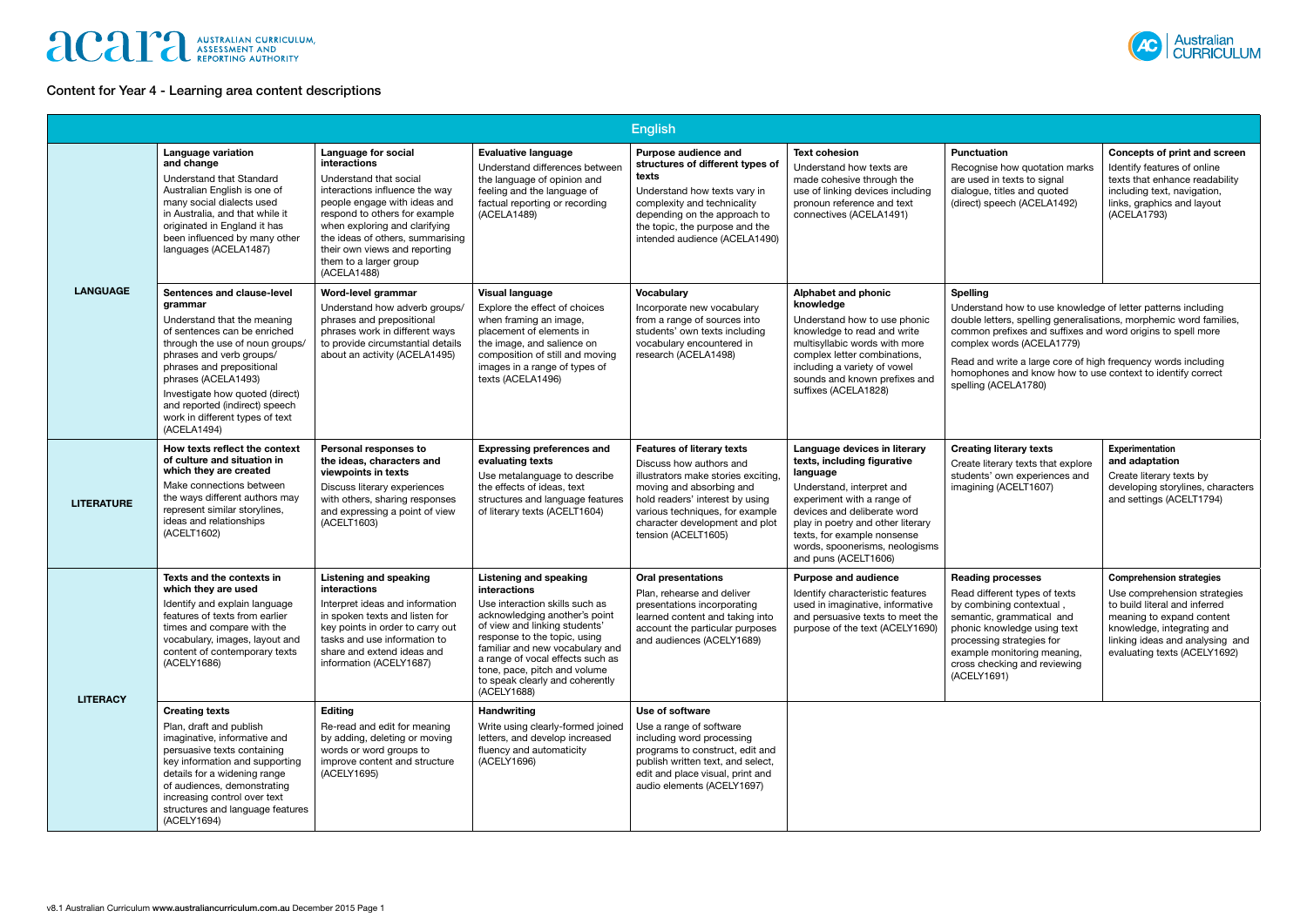## **ACAP** AUSTRALIAN CURRICULUM,

### Content for Year 4 - Learning area content descriptions



| <b>Mathematics</b>                          |                                                                                                                                                                                                                                                                                                                                                                                                                                                                                                                                                                                                                                                                                                       |  |  |                                                                                                                                                                                                                                                                                                                                                                                                                                                                                                                                                                                                                                                                 |                                                                                                                                                                                                                                                                                                                                                                                                                                                                                                                                                    |  |                                                                                                                                                                                                                                                                                 |  |                                                                                                                                                                                                                                                                                                                                                                                                                                   |  |
|---------------------------------------------|-------------------------------------------------------------------------------------------------------------------------------------------------------------------------------------------------------------------------------------------------------------------------------------------------------------------------------------------------------------------------------------------------------------------------------------------------------------------------------------------------------------------------------------------------------------------------------------------------------------------------------------------------------------------------------------------------------|--|--|-----------------------------------------------------------------------------------------------------------------------------------------------------------------------------------------------------------------------------------------------------------------------------------------------------------------------------------------------------------------------------------------------------------------------------------------------------------------------------------------------------------------------------------------------------------------------------------------------------------------------------------------------------------------|----------------------------------------------------------------------------------------------------------------------------------------------------------------------------------------------------------------------------------------------------------------------------------------------------------------------------------------------------------------------------------------------------------------------------------------------------------------------------------------------------------------------------------------------------|--|---------------------------------------------------------------------------------------------------------------------------------------------------------------------------------------------------------------------------------------------------------------------------------|--|-----------------------------------------------------------------------------------------------------------------------------------------------------------------------------------------------------------------------------------------------------------------------------------------------------------------------------------------------------------------------------------------------------------------------------------|--|
| <b>Proficiency</b><br><b>Strands</b>        | <b>Understanding</b><br><b>Fluency</b><br>Includes making connections between<br>Includes recalling multiplication tables,<br>representations of numbers, partitioning<br>communicating sequences of simple<br>and combining numbers flexibly, extending<br>fractions, using instruments to measure<br>place value to decimals, using appropriate<br>accurately, creating patterns with<br>shapes and their transformations and<br>language to communicate times and<br>describing properties of symmetrical shapes<br>collecting and recording data                                                                                                                                                  |  |  | <b>Problem Solving</b>                                                                                                                                                                                                                                                                                                                                                                                                                                                                                                                                                                                                                                          | Reasoning<br>Includes using generalising from number properties<br>Includes formulating, modelling<br>and recording authentic situations<br>and results of calculations, deriving strategies<br>for unfamiliar multiplication and division tasks,<br>involving operations, comparing large<br>comparing angles, communicating information<br>numbers with each other, comparing<br>time durations and using properties of<br>using graphical displays and evaluating the<br>appropriateness of different displays.<br>numbers to continue patterns |  | The proficiency strands describe the actions in which<br>students can engage when learning and using the content.<br>While not all proficiency strands apply to every content<br>description, they indicate the breadth of mathematical<br>actions that teachers can emphasise. |  |                                                                                                                                                                                                                                                                                                                                                                                                                                   |  |
| <b>NUMBER AND</b><br><b>ALGEBRA</b>         | Number and place value<br>Investigate and use the properties of odd and even numbers (ACMNA071)<br>Recognise, represent and order numbers to at least tens of thousands (ACMNA072)<br>Apply place value to partition, rearrange and regroup numbers to at least tens of thousands to<br>assist calculations and solve problems (ACMNA073)<br>Investigate number sequences involving multiples of 3, 4, 6, 7, 8, and 9 (ACMNA074)<br>Recall multiplication facts up to $10 \times 10$ and related division facts (ACMNA075)<br>Develop efficient mental and written strategies, and use appropriate digital technologies for<br>multiplication and for division where there is no remainder (ACMNA076) |  |  | (ACMNA077)                                                                                                                                                                                                                                                                                                                                                                                                                                                                                                                                                                                                                                                      | <b>Fractions and decimals</b><br>Investigate equivalent fractions used in contexts<br>Count by quarters halves and thirds, including with mixed<br>numerals. Locate and represent these fractions on a<br>number line (ACMNA078)<br>Recognise that the place value system can be extended<br>to tenths and hundredths. Make connections between<br>fractions and decimal notation (ACMNA079)                                                                                                                                                       |  | <b>Money and financial</b><br>mathematics<br>Solve problems involving<br>purchases and the<br>calculation of change<br>to the nearest five<br>cents with and without<br>digital technologies<br>(ACMNA080)                                                                      |  | Patterns and algebra<br>Explore and describe number patterns resulting from<br>performing multiplication (ACMNA081)<br>Solve word problems by using number sentences involving<br>multiplication or division where there is no remainder<br>(ACMNA082)<br>Find unknown quantities in number sentences involving<br>addition and subtraction Identify equivalent number<br>sentences involving addition and subtraction (ACMNA083) |  |
| <b>MEASUREMENT</b><br><b>AND GEOMETRY</b>   | Shape<br>Using units of measurement<br>Use scaled instruments to measure and compare lengths, masses, capacities<br>and temperatures (ACMMG084)<br>Use 'am' and 'pm' notation and solve simple time problems (ACMMG086)<br>Convert between units of time (ACMMG085)<br>Use simple scales, legends and directions to interpret information contained in<br>(ACMMG088)<br>basic maps (ACMMG290)                                                                                                                                                                                                                                                                                                         |  |  | <b>Location and transformation</b><br><b>Geometric reasoning</b><br>Compare the areas of regular and irregular shapes by<br>Use simple scales, legends and directions to<br>Compare angles and<br>informal means (ACMMG087)<br>interpret information contained in basic maps<br>classify them as equal<br>(ACMMG090)<br>to, greater than, or<br>Compare and describe two dimensional shapes that<br>less than, a right angle<br>result from combining and splitting common shapes,<br>Create symmetrical patterns, pictures and<br>(ACMMG089)<br>with and without the use of digital technologies<br>shapes with and without digital technologies<br>(ACMMG091) |                                                                                                                                                                                                                                                                                                                                                                                                                                                                                                                                                    |  | Pythagoras and<br>trigonometry<br>This sequence starts at<br>Year 9                                                                                                                                                                                                             |  |                                                                                                                                                                                                                                                                                                                                                                                                                                   |  |
| <b>STATISTICS AND</b><br><b>PROBABILITY</b> | Chance<br>Describe possible everyday events and order their chances of occurring (ACMSP092)<br>Identify everyday events where one cannot happen if the other happens (ACMSP093)<br>Identify events where the chance of one will not be affected by the occurrence of the other (ACMSP094)                                                                                                                                                                                                                                                                                                                                                                                                             |  |  |                                                                                                                                                                                                                                                                                                                                                                                                                                                                                                                                                                                                                                                                 | Data representation and interpretation<br>Select and trial methods for data collection, including survey questions and recording sheets (ACMSP095)<br>Construct suitable data displays, with and without the use of digital technologies, from given or collected data. Include tables, column<br>graphs and picture graphs where one picture can represent many data values (ACMSP096)<br>Evaluate the effectiveness of different displays in illustrating data features including variability (ACMSP097)                                         |  |                                                                                                                                                                                                                                                                                 |  |                                                                                                                                                                                                                                                                                                                                                                                                                                   |  |

| <b>Science</b>                                              |                                                                                                                                                                                                                                                                                                                                                                                                                                                                                                                                                                                   |  |                                                                                                                                                                                                                                                                                      |                                                                                                           |                                                                                                                                                 |  |  |  |  |
|-------------------------------------------------------------|-----------------------------------------------------------------------------------------------------------------------------------------------------------------------------------------------------------------------------------------------------------------------------------------------------------------------------------------------------------------------------------------------------------------------------------------------------------------------------------------------------------------------------------------------------------------------------------|--|--------------------------------------------------------------------------------------------------------------------------------------------------------------------------------------------------------------------------------------------------------------------------------------|-----------------------------------------------------------------------------------------------------------|-------------------------------------------------------------------------------------------------------------------------------------------------|--|--|--|--|
| <b>SCIENCE</b><br><b>UNDERSTANDING</b>                      | <b>Biological sciences</b><br><b>Chemical sciences</b><br>Living things have life cycles (ACSSU072)<br>Natural and processed materials have a range of physical<br>properties that can influence their use (ACSSU074)<br>Living things depend on each other and the environment<br>to survive (ACSSU073)                                                                                                                                                                                                                                                                          |  | <b>Physical sciences</b><br>Earth and space sciences<br>Earth's surface changes over time as a result of natural<br>Forces can be exerted by one object on another through<br>processes and human activity (ACSSU075)<br>direct contact or from a distance (ACSSU076)                |                                                                                                           |                                                                                                                                                 |  |  |  |  |
| <b>SCIENCE AS</b><br>A HUMAN<br><b>ENDEAVOUR</b><br>$Y$ 3-4 | Nature and development of science<br>Science involves making predictions and describing patterns and relationships (ACSHE061)                                                                                                                                                                                                                                                                                                                                                                                                                                                     |  | Use and influence of science<br>Science knowledge helps people to understand the effect of their actions (ACSHE062)                                                                                                                                                                  |                                                                                                           |                                                                                                                                                 |  |  |  |  |
| <b>SCIENCE INQUIRY</b><br><b>SKILLS</b><br>$Y$ 3-4          | <b>Planning and conducting</b><br>Questioning and predicting<br>With guidance, identify questions in familiar contexts that<br>With guidance, plan and conduct scientific investigations<br>can be investigated scientifically and make predictions<br>to find answers to questions, considering the safe use of<br>based on prior knowledge (ACSIS064)<br>appropriate materials and equipment (ACSIS065)<br>Consider the elements of fair tests and use formal<br>measurements and digital technologies as appropriate, to<br>make and record observations accurately (ACSIS066) |  | Processing and analysing data and information<br>Use a range of methods including tables and simple<br>column graphs to represent data and to identify patterns<br>and trends (ACSIS068)<br>Compare results with predictions, suggesting possible<br>reasons for findings (ACSIS216) | <b>Evaluating</b><br>Reflect on investigations,<br>including whether a test<br>was fair or not (ACSIS069) | Communicating<br>Represent and<br>communicate<br>observations, ideas and<br>findings using formal and<br>informal representations<br>(ACSIS071) |  |  |  |  |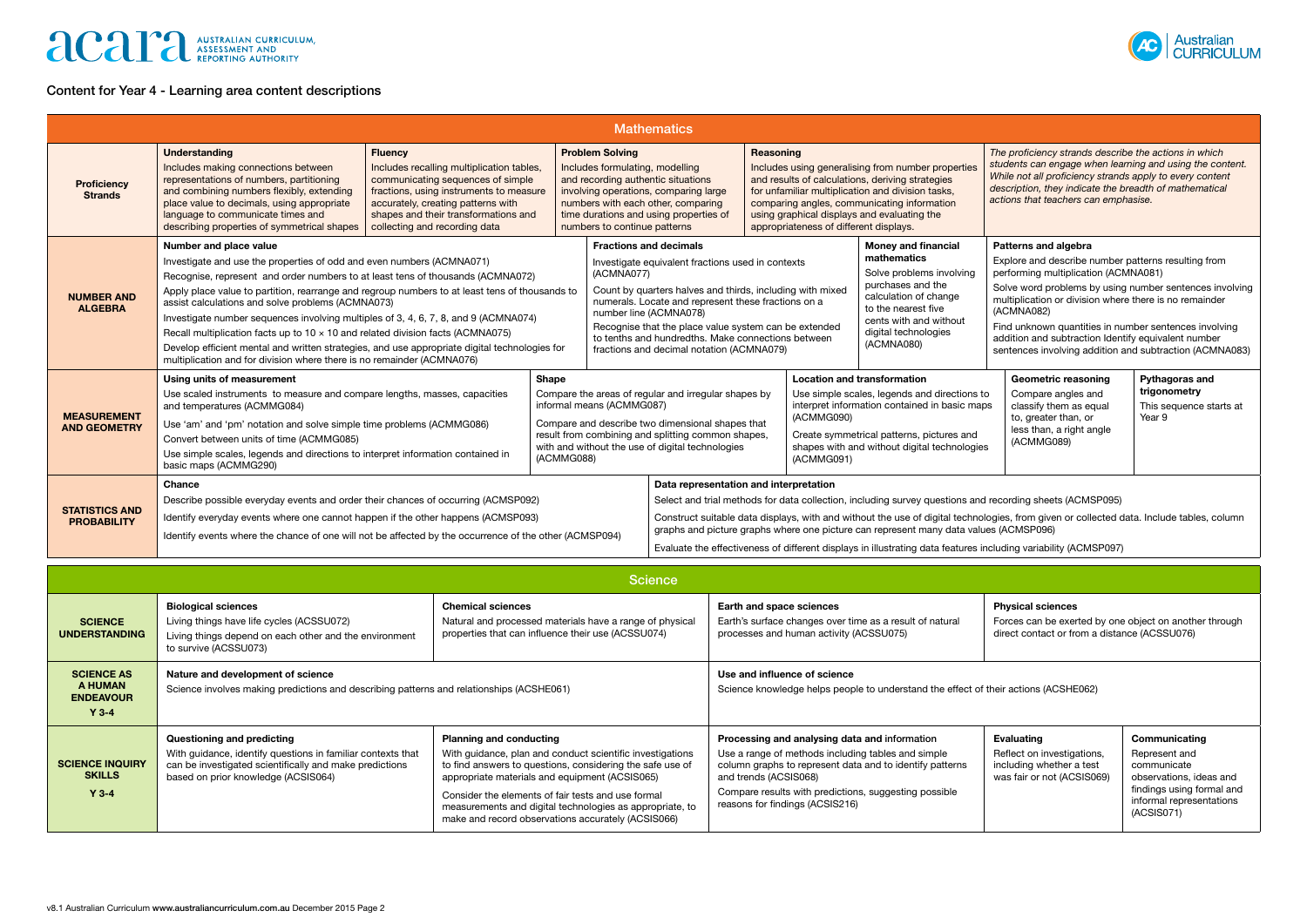# **ACAPE AUSTRALIAN CURRICULUM,**

## Content for Year 4 - Learning area content descriptions



| <b>Humanities and Social Sciences</b>                              |                                                                                                                                                                                                                                                                                                                                                                                                                                                                                                                                                                                                                                                                                                                                                                                                                   |  |                                                                                                                                                                                                                                                                                                                                                                                                                                                                                                                                                                                         |                                                                                                                                                                                                                                                                                                                                                                                                                                                                                     |                                                                                                                                                                                                       |                                                                                                                                                                                                               |  |  |  |
|--------------------------------------------------------------------|-------------------------------------------------------------------------------------------------------------------------------------------------------------------------------------------------------------------------------------------------------------------------------------------------------------------------------------------------------------------------------------------------------------------------------------------------------------------------------------------------------------------------------------------------------------------------------------------------------------------------------------------------------------------------------------------------------------------------------------------------------------------------------------------------------------------|--|-----------------------------------------------------------------------------------------------------------------------------------------------------------------------------------------------------------------------------------------------------------------------------------------------------------------------------------------------------------------------------------------------------------------------------------------------------------------------------------------------------------------------------------------------------------------------------------------|-------------------------------------------------------------------------------------------------------------------------------------------------------------------------------------------------------------------------------------------------------------------------------------------------------------------------------------------------------------------------------------------------------------------------------------------------------------------------------------|-------------------------------------------------------------------------------------------------------------------------------------------------------------------------------------------------------|---------------------------------------------------------------------------------------------------------------------------------------------------------------------------------------------------------------|--|--|--|
| <b>KNOWLEDGE AND</b><br><b>UNDERSTANDING</b>                       | <b>History</b><br>The diversity of Australia's first peoples and the long and continuous connection of<br>Aboriginal and Torres Strait Islander Peoples to Country/Place (land, sea, waterways and<br>skies) (ACHASSK083)<br>The journey(s) of AT LEAST ONE world navigator, explorer or trader up to the late eighteenth<br>century, including their contacts with other societies and any impacts (ACHASSK084)<br>Stories of the First Fleet, including reasons for the journey, who travelled to Australia, and<br>their experiences following arrival (ACHASSK085)<br>The nature of contact between Aboriginal and Torres Strait Islander Peoples and others, for<br>example, the Macassans and the Europeans, and the effects of these interactions on, for<br>example, people and environments (ACHASSK086) |  | Geography<br>The main characteristics of the continents of Africa and South America and the location of<br>their major countries in relation to Australia (ACHASSK087)<br>The importance of environments, including natural vegetation, to animals and people<br>(ACHASSK088)<br>The custodial responsibility Aboriginal and Torres Strait Islander Peoples have for Country/<br>Place, and how this influences views about sustainability (ACHASSK089)<br>The use and management of natural resources and waste, and the different views on how to<br>do this sustainably (ACHASSK090) | <b>Civics and citizenship</b><br>The role of local government and the<br>decisions it makes on behalf of the<br>community (ACHASSK091)<br>The differences between 'rules' and 'laws',<br>why laws are important and how they affect<br>the lives of people, including experiences of<br>Aboriginal and Torres Strait Islander Peoples<br>(ACHASSK092)<br>The different cultural, religious and/or social<br>groups to which they and others in the<br>community belong (ACHASSK093) |                                                                                                                                                                                                       |                                                                                                                                                                                                               |  |  |  |
| <b>INQUIRY AND SKILLS</b><br>$Y$ 3-4                               | Questioning<br>Researching<br>Pose questions to investigate<br>Locate and collect information and data from different<br>people, events, places<br>sources, including observations (ACHASSI053, ACHASSI074)<br>and issues (ACHASSI052,<br>Record, sort and represent data and the location of places<br>ACHASSI073)<br>and their characteristics in different formats, including simple<br>graphs, tables and maps, using discipline-appropriate<br>conventions (ACHASSI054, ACHASSI075)<br>Sequence information about people's lives and events<br>(ACHASSI055, ACHASSI076)                                                                                                                                                                                                                                      |  | Analysing<br>Examine information to identify different<br>points of view and distinguish facts from<br>opinions (ACHASSI056, ACHASSI077)<br>Interpret data and information displayed<br>in different formats, to identify and<br>describe distributions and simple patterns<br>(ACHASSI057, ACHASSI078)                                                                                                                                                                                                                                                                                 | <b>Evaluating and reflecting</b><br>Draw simple conclusions based on analysis<br>of information and data (ACHASSI058,<br>ACHASSI079)<br>Interact with others with respect to share points<br>of view (ACHASSI059, ACHASSI080)<br>Reflect on learning to propose actions<br>in response to an issue or challenge and<br>consider possible effects of proposed actions<br>(ACHASSI060, ACHASSI081)                                                                                    | Communicating<br>Present ideas, findings and conclusions in<br>texts and modes that incorporate digital and<br>non-digital representations and discipline-<br>specific terms (ACHASSI061, ACHASSI082) |                                                                                                                                                                                                               |  |  |  |
| <b>The Arts</b>                                                    |                                                                                                                                                                                                                                                                                                                                                                                                                                                                                                                                                                                                                                                                                                                                                                                                                   |  |                                                                                                                                                                                                                                                                                                                                                                                                                                                                                                                                                                                         |                                                                                                                                                                                                                                                                                                                                                                                                                                                                                     |                                                                                                                                                                                                       |                                                                                                                                                                                                               |  |  |  |
|                                                                    | <b>DANCE</b><br><b>DRAMA</b><br>$Y$ 3-4<br>$Y$ 3-4                                                                                                                                                                                                                                                                                                                                                                                                                                                                                                                                                                                                                                                                                                                                                                |  |                                                                                                                                                                                                                                                                                                                                                                                                                                                                                                                                                                                         | <b>MEDIA ARTS</b><br>$Y$ 3-4                                                                                                                                                                                                                                                                                                                                                                                                                                                        | <b>MUSIC</b><br>$Y$ 3-4                                                                                                                                                                               | <b>VISUAL ARTS</b><br>$Y$ 3-4                                                                                                                                                                                 |  |  |  |
| Exploring ideas and<br>improvising with ways<br>to represent ideas | Improvise and structure movement ideas<br>Explore ideas and narrative structures<br>for dance sequences using the elements<br>through roles and situations and use<br>of dance and choreographic devices<br>(ACADAM005)<br>devised drama (ACADRM031)                                                                                                                                                                                                                                                                                                                                                                                                                                                                                                                                                              |  | empathy in their own improvisations and                                                                                                                                                                                                                                                                                                                                                                                                                                                                                                                                                 | Investigate and devise representations<br>of people in their community, including<br>themselves, through settings, ideas and<br>story structure in images, sounds and text<br>(ACAMAM058)                                                                                                                                                                                                                                                                                           | Develop aural skills by exploring, imitating<br>and recognising elements of music<br>including dynamics, pitch and rhythm<br>patterns (ACAMUM084)                                                     | Explore ideas and artworks from different<br>cultures and times, including artwork<br>by Aboriginal and Torres Strait Islander<br>artists, to use as inspiration for their own<br>representations (ACAVAM110) |  |  |  |

| 115M                                                                |                                                                                                                                                                                                                                  |                                                                                                                                                                                                                               |                                                                                                                                                                                                                                          |                                                                                                                                                                                                                                              |                                                                                                                                                                                                                                                         |  |  |  |  |
|---------------------------------------------------------------------|----------------------------------------------------------------------------------------------------------------------------------------------------------------------------------------------------------------------------------|-------------------------------------------------------------------------------------------------------------------------------------------------------------------------------------------------------------------------------|------------------------------------------------------------------------------------------------------------------------------------------------------------------------------------------------------------------------------------------|----------------------------------------------------------------------------------------------------------------------------------------------------------------------------------------------------------------------------------------------|---------------------------------------------------------------------------------------------------------------------------------------------------------------------------------------------------------------------------------------------------------|--|--|--|--|
|                                                                     | <b>DANCE</b><br>$Y$ 3-4                                                                                                                                                                                                          | <b>DRAMA</b><br>$Y$ 3-4                                                                                                                                                                                                       | <b>MEDIA ARTS</b><br>$Y$ 3-4                                                                                                                                                                                                             | <b>MUSIC</b><br>$Y$ 3-4                                                                                                                                                                                                                      | <b>VISUAL ARTS</b><br>$Y$ 3-4                                                                                                                                                                                                                           |  |  |  |  |
| Exploring ideas and<br>improvising with ways<br>to represent ideas  | Improvise and structure movement ideas<br>for dance sequences using the elements<br>of dance and choreographic devices<br>(ACADAM005)                                                                                            | Explore ideas and narrative structures<br>through roles and situations and use<br>empathy in their own improvisations and<br>devised drama (ACADRM031)                                                                        | Investigate and devise representations<br>of people in their community, including<br>themselves, through settings, ideas and<br>story structure in images, sounds and text<br>(ACAMAM058)                                                | Develop aural skills by exploring, imitating<br>and recognising elements of music<br>including dynamics, pitch and rhythm<br>patterns (ACAMUM084)                                                                                            | Explore ideas and artworks from different<br>cultures and times, including artwork<br>by Aboriginal and Torres Strait Islander<br>artists, to use as inspiration for their own<br>representations (ACAVAM110)                                           |  |  |  |  |
| Developing<br>understanding of<br>practices                         | Practise technical skills safely in<br>fundamental movements (ACADAM006)                                                                                                                                                         | Use voice, body, movement and language<br>to sustain role and relationships and create<br>dramatic action with a sense of time and<br>place (ACADRM032)                                                                       | Use media technologies to create time<br>and space through the manipulation of<br>images, sounds and text to tell stories<br>(ACAMAM059)                                                                                                 | Practise singing, playing instruments and<br>improvising music, using elements of music<br>including rhythm, pitch, dynamics and form<br>in a range of pieces, including in music from<br>the local community (ACAMUM085)                    | Use materials, techniques and processes<br>to explore visual conventions when making<br>artworks (ACAVAM111)                                                                                                                                            |  |  |  |  |
| Sharing artworks<br>through performance,<br>presentation or display | Perform dances using expressive skills to<br>communicate ideas, including telling cultural<br>or community stories (ACADAM007)                                                                                                   | Shape and perform dramatic action using<br>narrative structures and tension in devised<br>and scripted drama, including exploration of<br>Aboriginal and Torres Strait Islander drama<br>(ACADRM033)                          | Plan, create and present media artworks<br>for specific purposes with awareness of<br>responsible media practice (ACAMAM060)                                                                                                             | Create, perform and record compositions<br>by selecting and organising sounds, silence,<br>tempo and volume (ACAMUM086)                                                                                                                      | Present artworks and describe how they<br>have used visual conventions to represent<br>their ideas (ACAVAM112)                                                                                                                                          |  |  |  |  |
| Responding to and<br>interpreting artworks                          | Identify how the elements of dance and<br>production elements express ideas in<br>dance they make, perform and experience<br>as audience, including exploration of<br>Aboriginal and Torres Strait Islander dance<br>(ACADAR008) | Identify intended purposes and meaning<br>of drama, starting with Australian drama,<br>including drama of Aboriginal and<br>Torres Strait Islander Peoples, using the<br>elements of drama to make comparisons<br>(ACADRR034) | Identify intended purposes and meanings<br>of media artworks, using media arts key<br>concepts, starting with media artworks<br>in Australia including media artworks of<br>Aboriginal and Torres Strait Islander Peoples<br>(ACAMAR061) | Identify intended purposes and meanings<br>as they listen to music using the elements<br>of music to make comparisons, starting<br>with Australian music, including music of<br>Aboriginal and Torres Strait Islander Peoples<br>(ACAMUR087) | Identify intended purposes and meanings<br>of artworks using visual arts terminology<br>to compare artworks, starting with visual<br>artworks in Australia including visual<br>artworks of Aboriginal and Torres Strait<br>Islander Peoples (ACAVAR113) |  |  |  |  |